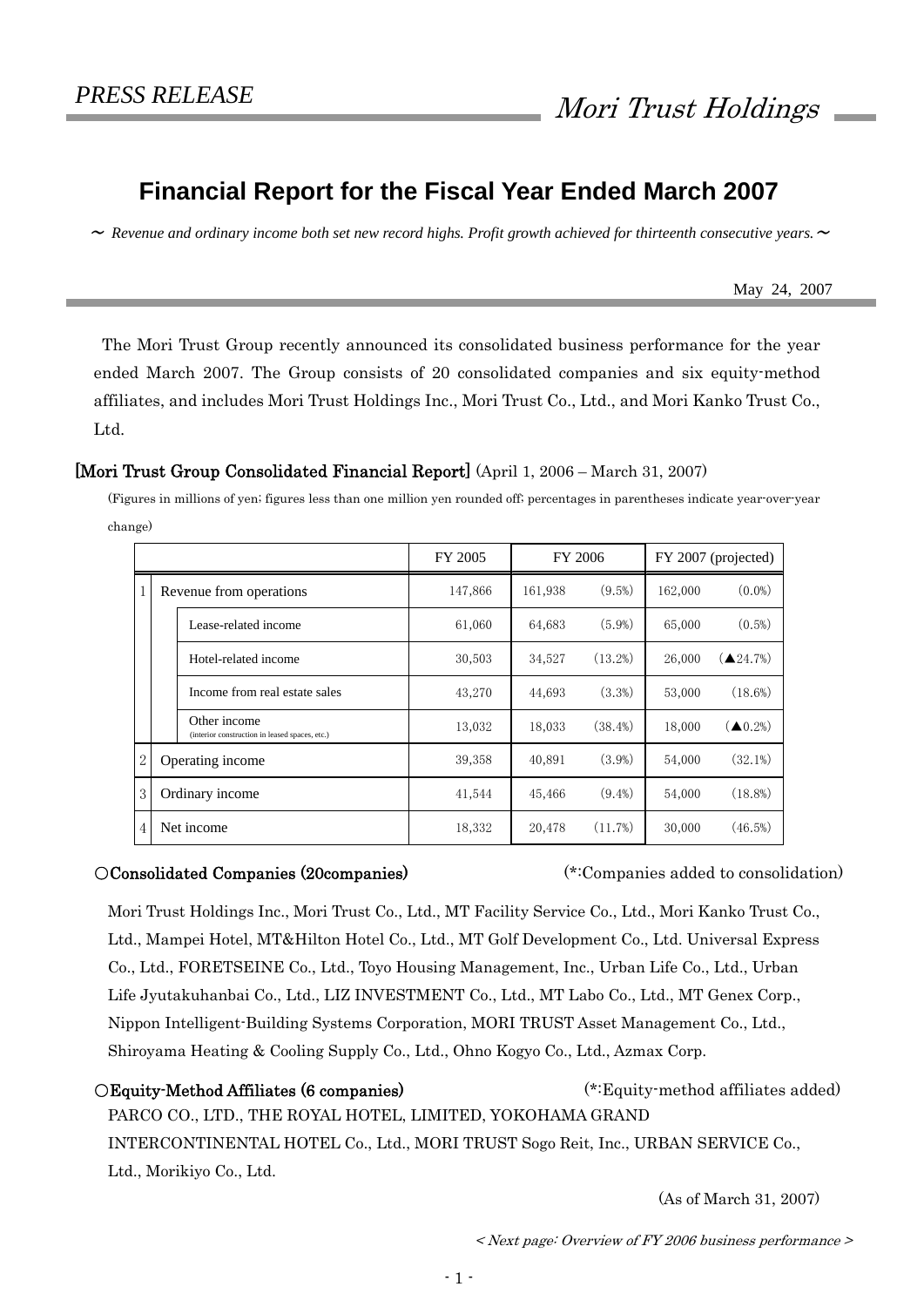## Overview of FY 2006 business performance

- ○Operating revenues and ordinary income both increased. Operating revenues registered a record high of ¥161.9 billion, an increase of 9.5% over the ¥147.8 billion stated the previous year. Ordinary income increased for the thirteenth consecutive year since fiscal 1994, growing 9.4% from the previous year to ¥45.4 billion, a record high.
- ○For the portion of sales accounted for by leasing revenues, the confluence of several factors, including booming demand in central Tokyo and the development of a number of Mori Trust rental office buildings, chiefly in central Tokyo, led to higher revenue from falling vacancy rates and rising rents in existing buildings. (These Mori Trust rental office properties are the Tokyo Shiodome Building, Shiroyama Trust Tower, Marunouchi Trust Tower North, Akasaka Twin Towers, etc.) Although this fiscal year did see some revenue declines due to factors such as the start of demolition on the Kyobashi MT Building (to be replaced by a new building), revenue growth from rents on existing buildings helped expand leasing revenues by 5.9% over the previous fiscal year to 64.6 billion yen.
- $\overline{O}$ This marked the first full fiscal year of operations for the Conrad Tokyo, which opened in July 2005. Combined with the steady performance of the group's other hotel businesses (Mori Kanko Trust, Mampei Hotel, and InterContinental The Grand Yokohama), the Conrad Tokyo helped increase hotel revenues to 34.5 billion yen, a 13.2% gain over the previous fiscal year.
- $\bigcirc$  Factors including the sale of the Akasaka Mitsuke MT Building, which had been owned by Mori Trust, as well as revenues from sale of units in FORETSEINE's luxury Foretseine Azabu Nagasaka condominium project and revenues from sale of Urban Life units, led to an increase in revenues from real-estate sales to 44.6 billion yen, 3.3% higher the previous fiscal year.
- $\Box$  The addition of subsidiaries to consolidation increased other revenues to 18 billion ven, a 38.4% gain over the previous fiscal year.
- ○Increased operating income from higher sales was a major factor in increased ordinary income. Factors including revenues from sale of securities in the investment business contributed to an increase of 9.4% (to 45.4 billion yen) over the previous fiscal year.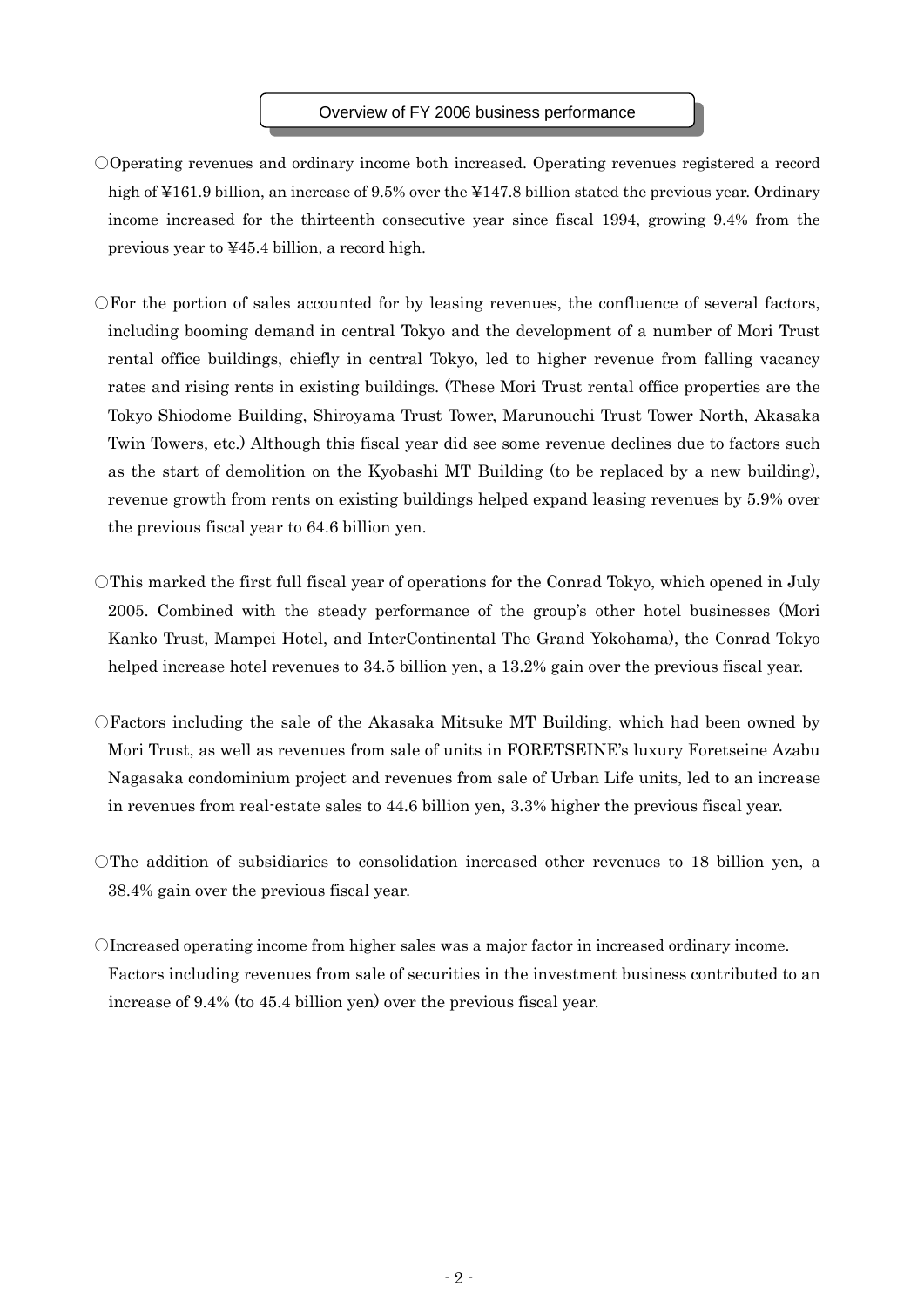- $\Box$  The Company forecasts operating revenues for the year ending March 2008 at approximately ¥162 billion.
- ○For sales accounted for by leasing revenues, although certain factors such as the sale of the Shiroyama MT Building and the Shinbashi MS Building 1 and the expiration of the rental contract on the Toranomon 17 Mori Building are projected to reduce revenue, rental income on existing properties is projected to rise, given continuing strength in the central Tokyo office market. Lease revenues are projected to total some 65 billion yen.
- ○While the Laforet Club resorts, Mampei Hotel, and Conrad Tokyo are projected to maintain their strong performance, the switch beginning this fiscal year of InterContinental The Grand Yokohama from a consolidated subsidiary to an equity-method affiliate is projected to reduce hotel revenues by approximately 8.5 billion yen to 26 billion yen.
- $\overline{O}$ In addition to the sale of Mori Trust's Shiroyama MT Building, construction is scheduled to wrap up this fiscal year on a number of luxury condominium properties, including FORETSEINE's Foretseine Ikedayama-Koen and Urban Life's The Urban Life Okamoto and Urban Life Midosuji Honmachi Tower. These events are expected to drive up revenue from real-estate sales to 53 billion yen, a gain of approximately 8.3 billion yen.
- ○The total for other revenue sources is projected to remain at 18 billion yen, largely unchanged from the current fiscal year.
- ○Strong lease revenues and revenues from real-estate sales are projected to contribute to growth in operating income of approximately 13.1 billion yen, to 54 billion yen. This increase in operating income is also projected to lead to increases in ordinary income and net income.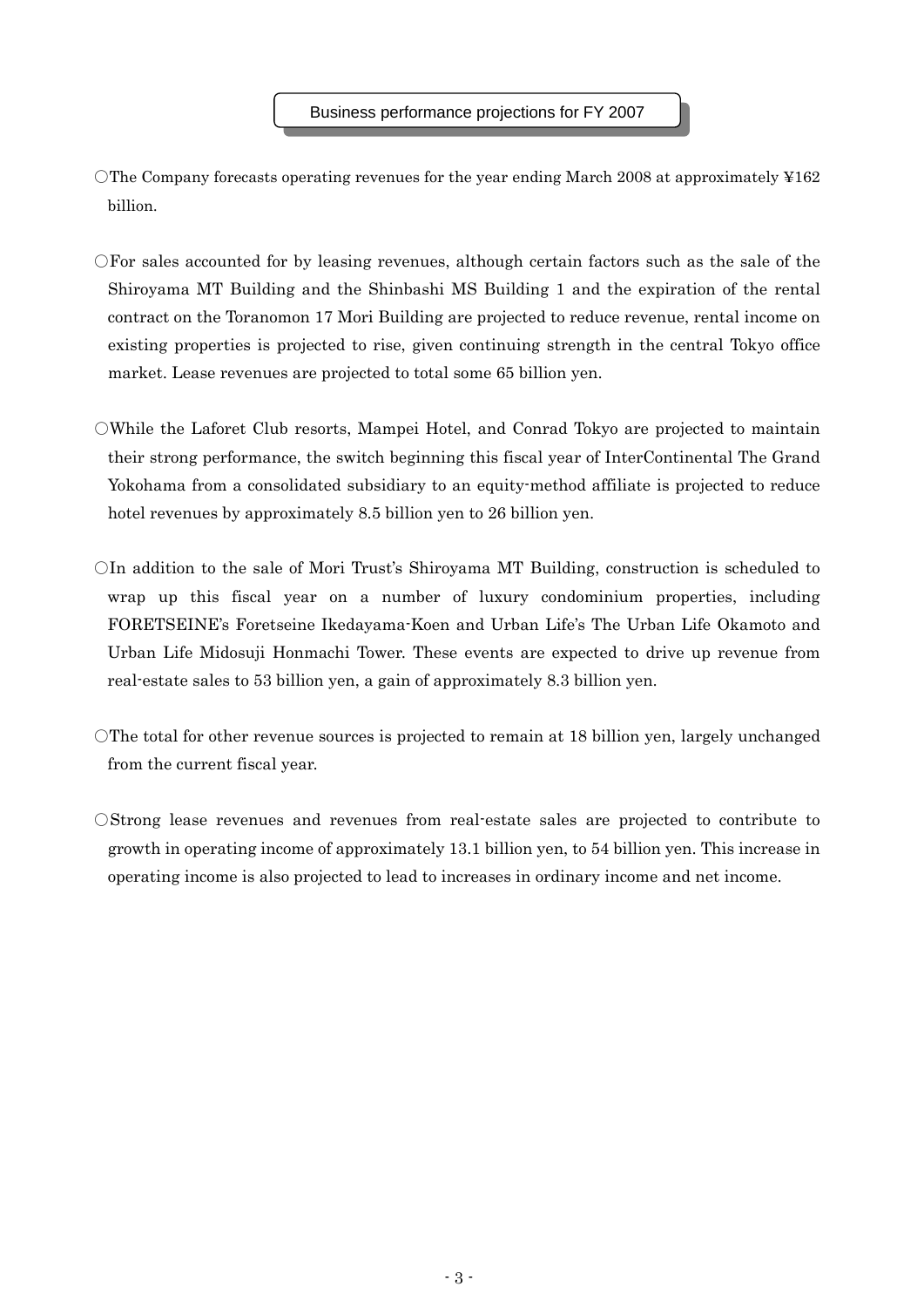## ○Restructuring of Mori Kanko Trust

In April 2006, Mori Kanko Trust was split into Mori Kanko Trust Asset Management Co., Ltd., an assets holding company, and the new Mori Kanko Trust Co., Ltd., which manages hotels and golf courses. The split is part of efforts to strengthen the operations of the previous Mori Kanko Trust, which operated the members-only Laforet Club resorts. The new Mori Kanko Trust was made a subsidiary of Mori Kanko Trust Asset Management.

In October 2006, as part of efforts to strengthen the Mori Trust Group's hotel and resort businesses, Mori Trust merged with Mori Kanko Trust Asset Management, with Mori Kanko Trust becoming a wholly-owned subsidiary of Mori Trust.

## ○MT Labo established

In April 2006, a new company called MT Labo Co., Ltd. was established to handle operations such as advisory services on mergers and acquisitions, real-estate securitization, management of investment funds, and support for regional financial institutions in their investment-banking services. This founding of the new company is part of the Mori Trust Group's efforts to strengthen its investment operations.

# ○Capital and business partnership with Rihga Royal Hotels

In April 2006, Mori Trust concluded an agreement on a capital and business partnership with Rihga Royal Hotels. This partnership of a comprehensive developer and a hotel company is intended to create new business models in the hotel industry, which is facing a period of transformation.

Based on this agreement on a capital and business partnership concluded in April, Mori Trust in July 2006 underwrote 41,100,000 shares in Rihga Royal Hotels (40.01% of Rihga Royal Hotels' total of 102,716,515 shares, including shares issued and outstanding) in a capital funding increase implemented by Rihga Royal Hotels through third-party allocation of shares, making Mori Trust the largest stockholder in Rihga Royal Hotels.

In January 2007, Laforet Club and Rihga Royal Hotels Group announced details of a partnership in the areas of marketing, human resources, and purchasing as part of efforts to create synergies between Mori Trust Group's hotels and the Rihga Royal Hotels Group.

### ○Changes in the-real estate portfolio

In May 2006, Mori Trust acquired from Mori Trust Sogo REIT, Inc. the Ochanomizu Central Building (formerly known as the Hitachi headquarters building). Mori Trust plans to build a new building on the site of the current building. Mori Trust also transferred ownership of the Akasaka Mitsuke MT Building to Mori Trust Sogo REIT.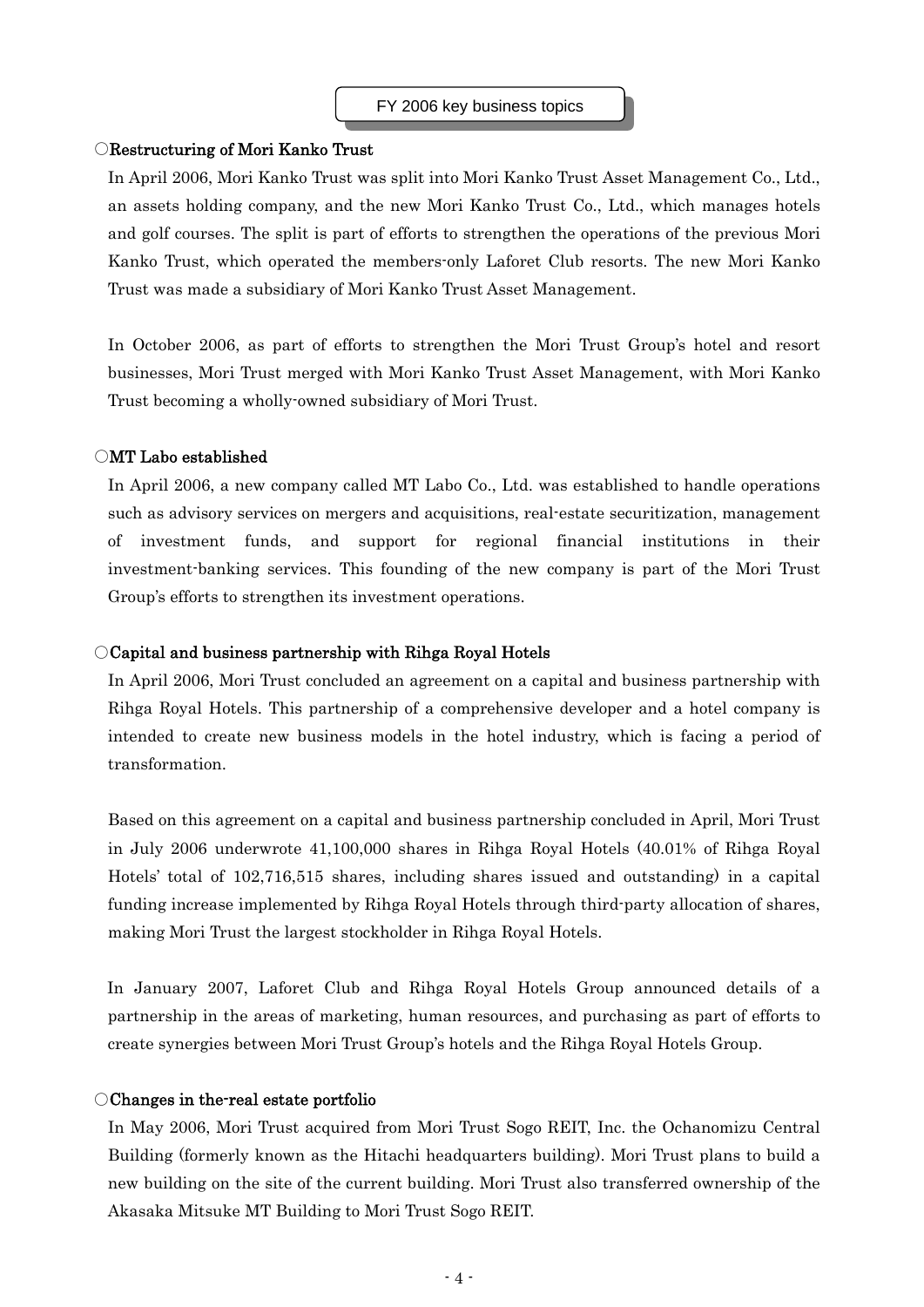In August 2006, Mori Trust began demolition of the Kyobashi MT Building (formerly known as the Chugai Pharmaceutical headquarters building). Mori Trust plans to use the site for a multipurpose redevelopment project.

## ○Organizational restructuring of Mori Trust

In August 2006, the Mori Trust Group announced its deployment of a multifaceted group management system addressing its entire spectrum of operations, from its traditional real-estate business through broad-ranging lines of operations that provide value to urban communities. It considers this its third stage of company development, following its founding stage and its growth stage. As a first step in these efforts, it reorganized the Mori Trust organization into a structure based on the three cornerstones of real estate, hotels and resorts, and investment businesses.

### ○Shangri-La Hotel Tokyo selected as tenant in Marunouchi Trust Tower Main Building

At the Yaesu Entrance to Tokyo Station, Mori Trust is currently developing the Marunouchi Trust Tower Main Building, a project intended to be an international business and tourism facility serving as the face of Japan's capital city.

As part of this project, Shangri-La Hotel Tokyo, an international luxury hotel chain symbolizing the Asia-Pacific region and regarded highly for its combination of refined Western-style service with Eastern hospitality, was selected in August 2006 as a building tenant. The Shangri-La Hotel Tokyo is slated to open at the start of 2009.

## ○Changes in the asset portfolio of the investment business

In 2007, in connection with a review of the asset portfolio of its investment business, Mori Trust sold shares of stock owned in Fujita Kanko in January and shares of stock owned in Loft in March.

# ○Strengthening operations of the InterContinental The Grand Yokohama

In February 2007, Mori Trust decided to manage the InterContinental The Grand Yokohama, a hotel in the Yokohama area beloved as a symbol of the city, jointly with the Ishin Hotels Group. This decision is intended to establish a management structure capable of providing even more attractive services. As part of this decision, Mori Trust transferred 241,550 shares in Yokohama Grand InterContinental Hotel Co., Ltd. (39.34% of total shares issued and outstanding) to the Ishin Hotels Group.

# ○Changes in consolidated subsidiaries

In March 2007, Mori Trust acquired 4,240,910 shares of stock in its consolidated subsidiary Azmax Corp. (66.26% of total shares issued and outstanding), the previous largest shareholder of which was Ohno Kogyo to restructure and strengthen Mori Trust's capital relationship with its subsidiaries.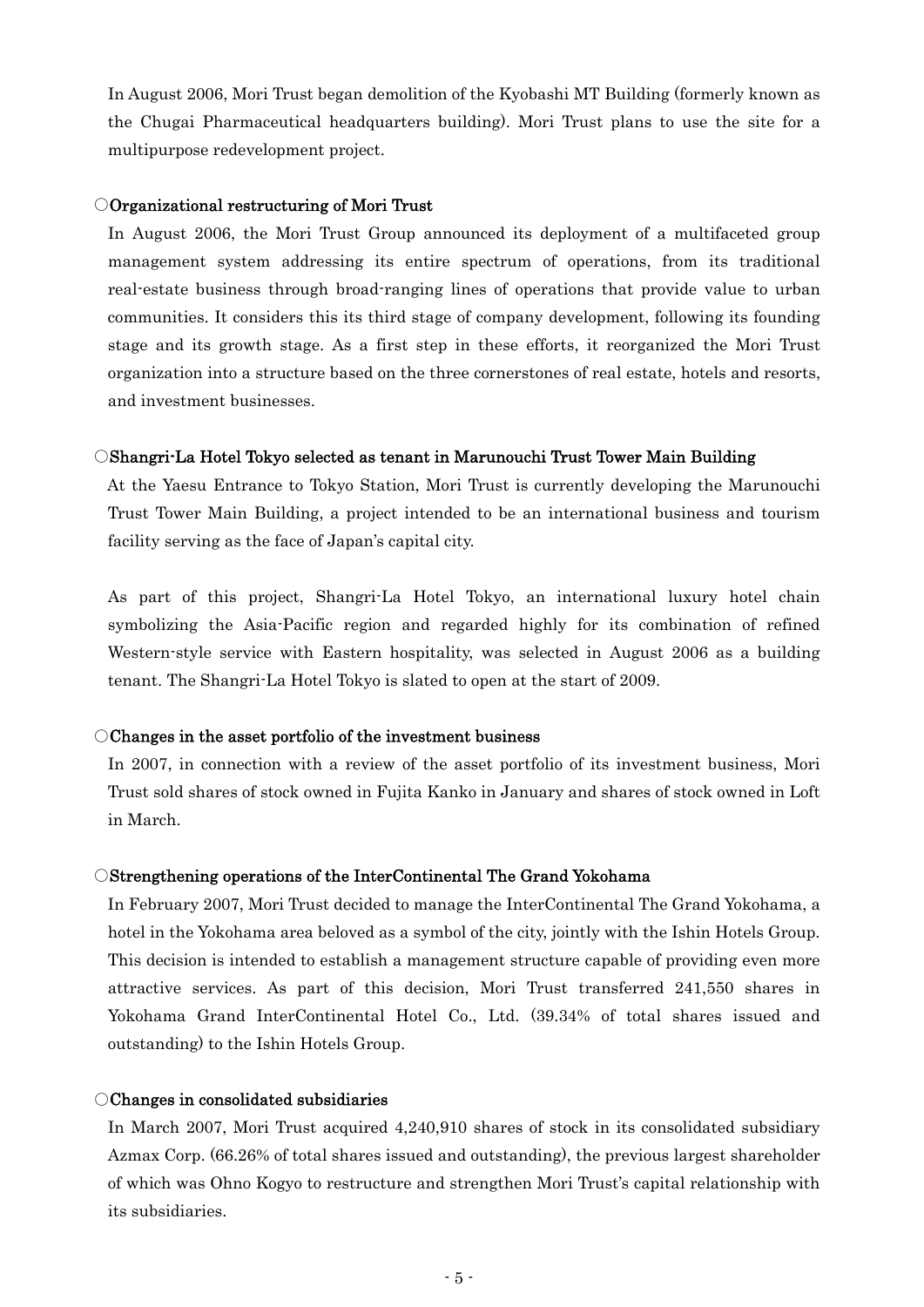# ○Changes in the-real estate portfolio

As part of a review of its real-estate portfolio, Mori Trust in April 2007 sold the Shiroyama MT Building and Shinbashi MS Building 1.

# ○Urban Life to start construction on a high-rise condominium tower

In July 2007, Urban Life plans to begin construction on the Kobe Chuo-ku Kanocho Project (provisional name). The project will offer a total of 271 units in a structure rising 34 stories above Kanocho, Chuo-ku, Kobe, in Hyogo Prefecture.

# ○Hotel Sunroute Plaza Shinjuku opening

Plans call for the Hotel Sunroute Plaza Shinjuku to open in September 2007. The project is a joint effort involving Mori Trust and JTB Estate.

\* Projections of business performance found in this document are based on judgments reflecting information available as of the date this document was released. Actual business performance may vary due to various unanticipated factors.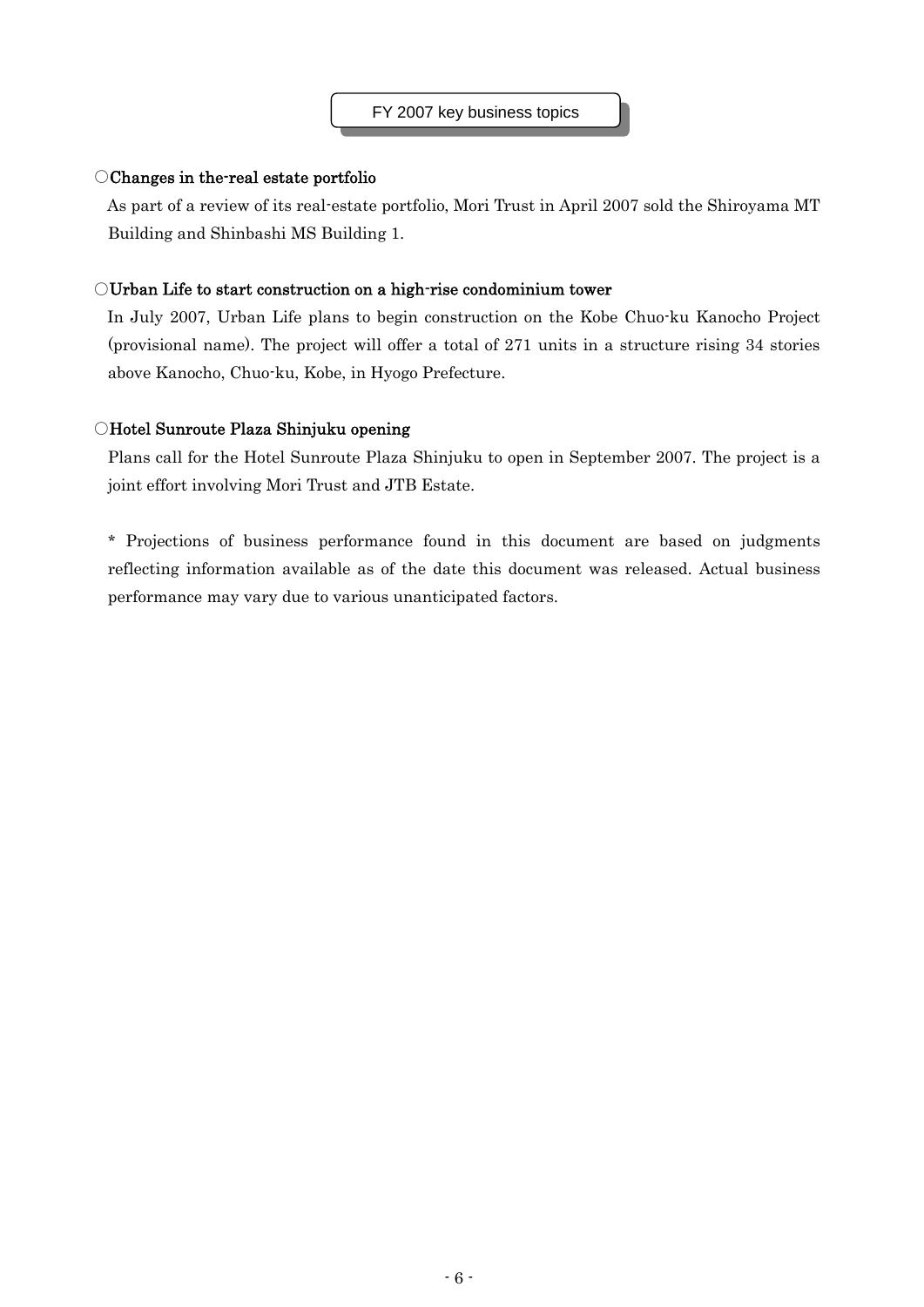# 〈**Reference**〉 Overview of real-estate projects

# ○ Multipurpose Redevelopment Project

■ Marunouchi Trust Tower Main (Project) / North



| Address             | 8 Marunouchi 1-chome, Chiyodaku,Tokyo    |                                 |  |
|---------------------|------------------------------------------|---------------------------------|--|
| Site Area           | Approx. $12,027 \text{ m}^2$             |                                 |  |
| Total floor area    | Approx. 180,000 m <sup>2</sup>           |                                 |  |
| Total floor space   | Approx. $88,000 \text{ m}^2$             |                                 |  |
| available for lease |                                          |                                 |  |
|                     | Main(Project)                            | North                           |  |
| Total floor area    | Approx. 115,000 m <sup>2</sup>           | Approx. 65,095.26m <sup>2</sup> |  |
| Number of floors    | 37 stories above                         | 19 stories above                |  |
|                     | ground, 4 stories                        | ground, 3 stories               |  |
|                     | below ground                             | below ground                    |  |
| Primary use         | office, hotel, retail,                   | $office(3-19F)$                 |  |
|                     | tourist information                      | $retail(1-2F)$                  |  |
|                     | center                                   |                                 |  |
| Building completion | November 2008                            | September 2003                  |  |
|                     | (scheduled)                              |                                 |  |
| Hotel tenant        | Shangri-La Hotel Tokyo                   |                                 |  |
| Total floor area    | Approx. 26,400 m <sup>2</sup>            |                                 |  |
| Number of floors    | $27 - 37F$                               |                                 |  |
| Guest room          | 204 rooms (180 standard rooms of Approx. |                                 |  |
|                     | 50 m <sup>2</sup> wide and 24 suites)    |                                 |  |
| Facilities          | Restaurants, Spa(CHI), Grand Ball Room,  |                                 |  |
|                     | Wedding Chapel                           |                                 |  |
| Starting date       | The bigining of 2009(scheduled)          |                                 |  |

# ■ Sendai Ichibancho Project



| Address                               | Ichibancho 1-chome, Aoba-ku, sendai-city               |
|---------------------------------------|--------------------------------------------------------|
| Site area                             | Approx. $13,500 \text{ m}^2$ (Since the residential    |
|                                       | properties are part of a separate project,             |
|                                       | approximately $3,100 \text{ m}^2$ of the development   |
|                                       |                                                        |
|                                       | site is not included in the above figure.)             |
| Total floor area                      | Approx. 123,500 m <sup>2</sup>                         |
| Total floor space available for lease | Approx. 49,500 m <sup>2</sup>                          |
| Number of floors                      | 37 stories above ground, 2 stories below ground        |
| Altitude of building                  | Approx. 180m                                           |
| Primary use                           | office, hotel, retail                                  |
| Car park                              | Approx. 500 units                                      |
|                                       | Construction to commence During fiscal 2007(scheduled) |
|                                       | Schedule for completion During fiscal 2010(scheduled)  |
| Concept of the project                | A new landmark tower for the Tohoku region;            |
|                                       | A premium urban development fusing a                   |
|                                       | diverse range of urban functions                       |
| Floor structure of                    | Office:1F Entrance                                     |
| office, retail, and                   | $4-24F$ Office                                         |
| hotel wing                            | (Rental space for standard floor for office            |
|                                       | Approx. 2,300m <sup>2</sup> . Total space available    |
|                                       | for lease Approx. $50,000 \text{ m}^2$ )               |
|                                       | Hotel: 1-3F Entrance, Banquet hall, Chapel,            |
|                                       | 25-26F Lobby, Lounge,                                  |
|                                       | Restaurants, Banquet hall, etc.                        |
|                                       | 28-36F Guest rooms                                     |
|                                       | 37F Restaurant                                         |
|                                       | Retail: 1-3F                                           |
|                                       | The above floor structure is based on plans as         |
|                                       | of the date this document was released.                |
|                                       | It is subject to change.                               |

Note: As of May 2007, business plans, operators, schedules, and other details of the residential portion of this project had yet to be announced. The residential project—based on the same development themes as the office, retail, and hotel wing—will involve a luxury condominium tower (with a total of approximately 200 residential units) matching well with the rest of the project. A wide range of possibilities is currently being considered for this project.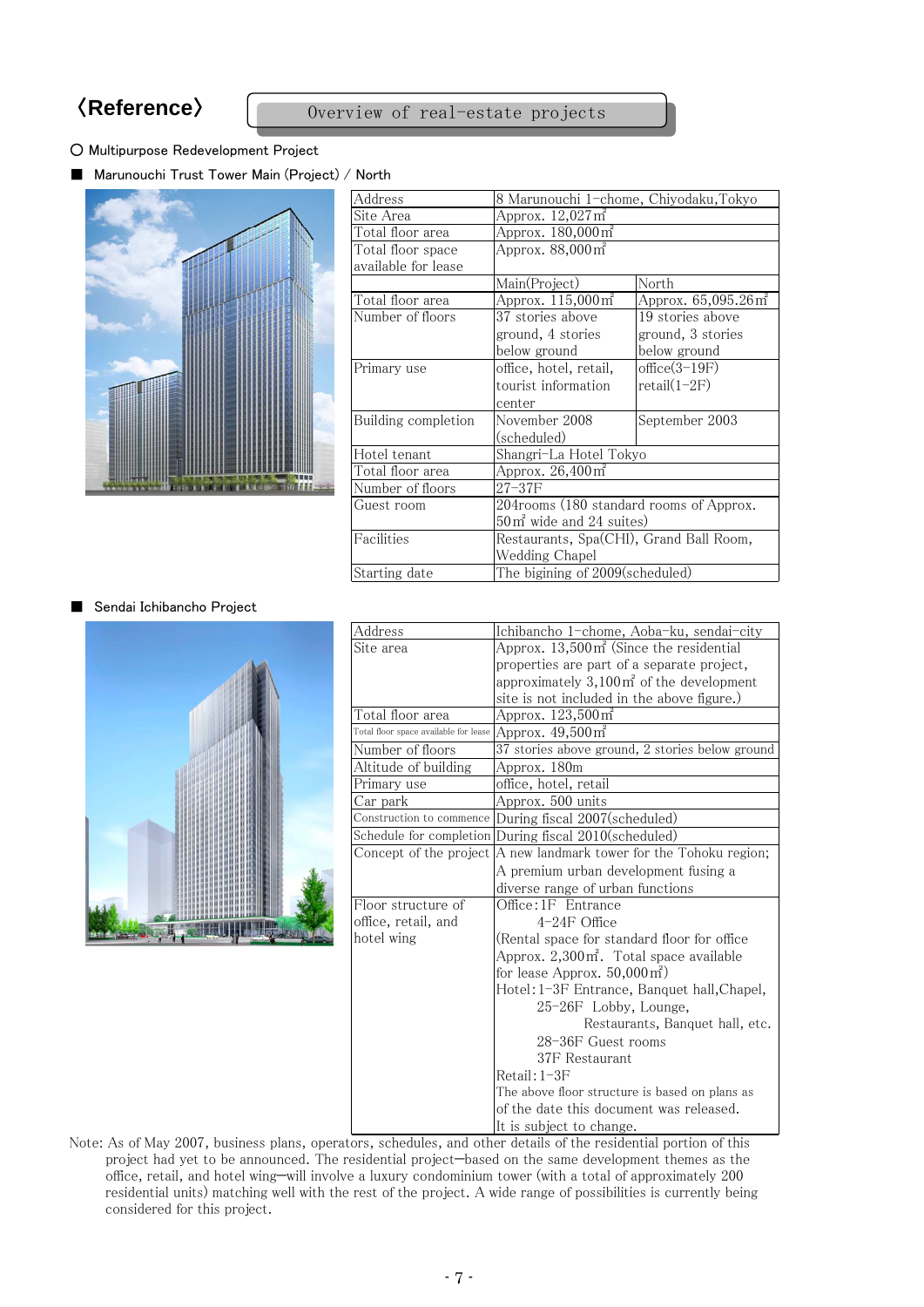# ○ Properties for which plan call for replacement with New Project

# ■ Ochanomizu Central Building



| Address             | 4 Kanda-Surugadai, Chiyoda-ku, Tokyo            |
|---------------------|-------------------------------------------------|
| Site area           | $9,540.58$ m <sup>2</sup>                       |
| Total floor area    | $57,254.61 \,\mathrm{m}^2$                      |
| Number of floors    | 20 stories above ground, 3 stories below ground |
| Building completion | March 1983                                      |

# ○ Properties Sold

# ■ Akasaka-Mitsuke MT building

| Address             | Moto-Akasaka 1-chome, Minato-ku, Tokyo          |
|---------------------|-------------------------------------------------|
| Site area           | $2,194.38$ m <sup>2</sup>                       |
| Total floor area    | $17,171.15$ m <sup>2</sup>                      |
| Number of floors    | 12 stories above ground, 2 stories below ground |
| Building completion | Febrary 1975                                    |

# ■ Shiroyama MT Building

| Address             | 4 Toranomon, Minato-ku, Tokyo                   |
|---------------------|-------------------------------------------------|
| Site area           | $2,258.20$ m <sup>2</sup>                       |
| Total floor area    | $16,765.10$ m <sup>2</sup>                      |
| Number of floors    | 12 stories above ground, 2 stories below ground |
| Building completion | November 2001                                   |

# ■ Shinbashi MS Building(present name: Shinbashi Ekimae MTR Building)

| Address             | 2 Shinbashi, Minato-ku, Tokyo                  |
|---------------------|------------------------------------------------|
| Site area           | $1,069.88 \,\mathrm{m}^2$                      |
| Total floor area    | $7,820.45$ m <sup>2</sup>                      |
| Number of floors    | 8 stories above ground, 2 stories below ground |
| Building completion | April 1999                                     |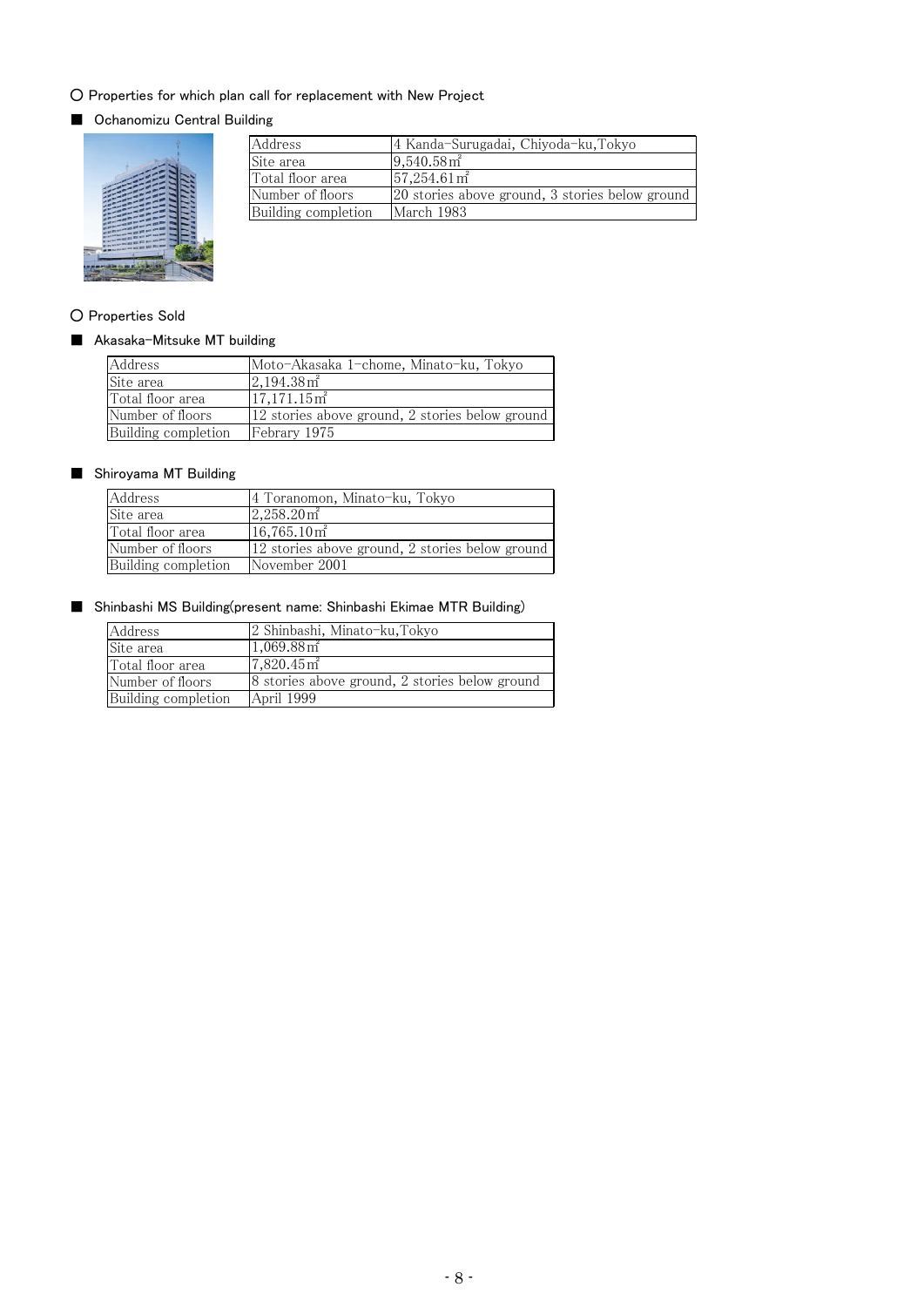# ○ Condominium Residences

Foretseine Co., Ltd.

■ Foretseine AzabuNagasaka Project



| Address                         | Azabunagasakacho, Minato-ku, Tokyo             |
|---------------------------------|------------------------------------------------|
| Site area                       | $1,480.59$ m <sup>2</sup>                      |
| Total floor area                | $2,969.93 \text{ m}^2$                         |
| Number of floors                | 5 stories above ground, 1 stories below ground |
| Total number of units  13 units |                                                |
| Building completion             | September 2006                                 |

# ■ Foretseine Ikedayama-Koen Project



| Address                         | 1 Kamiosaki, Shinagawa-ku, Tokyo               |
|---------------------------------|------------------------------------------------|
| Site area                       | $1,131.18$ m <sup>2</sup>                      |
| Total floor area                | $3,394.68$ m <sup>2</sup>                      |
| Number of floors                | 4 stories above ground, 1 stories below ground |
| Total number of units 117 units |                                                |
| Building completion             | December 2007(scheduled)                       |

Urban Life Co., Ltd. ■ The Urban Life Okamoto



| Address                         | 5 Okamoto Higashi Nada-ku, Kobe-city           |
|---------------------------------|------------------------------------------------|
| Site area                       | $1,378.05$ m <sup>2</sup>                      |
| Total floor area                | $2,068.05$ m <sup>2</sup>                      |
| Number of floors                | 3 stories above ground, 1 stories below ground |
| Total number of units 110 units |                                                |
| Building completion             | June 2007(scheduled)                           |

# ■ Urban Life Midosuji Honmachi Tower



| Address                          | 3 Minamihoncho, Chuo-ku, Osaka-city |
|----------------------------------|-------------------------------------|
| Site area                        | $893.97 \,\mathrm{m}^2$             |
| Total floor area                 | $12,266.87 \,\mathrm{m}^2$          |
| Number of floors                 | 33 stories above ground             |
| Total number of units 1115 units |                                     |
| Building completion              | March 2007                          |

# ■ Kobe Chuo-ku Kanocho Project(provisional name)



| Address                         | 6 Kanocho, Chuo-ku, Kobe-city                   |
|---------------------------------|-------------------------------------------------|
| Site area                       | $4,098.49$ m <sup>2</sup>                       |
| Total floor area                | $37,326.06$ m <sup>2</sup>                      |
| Number of floors                | 34 stories above ground, 1 stories below ground |
| Total number of units 271 units |                                                 |
| Building completion             | December 2009 (scheduled)                       |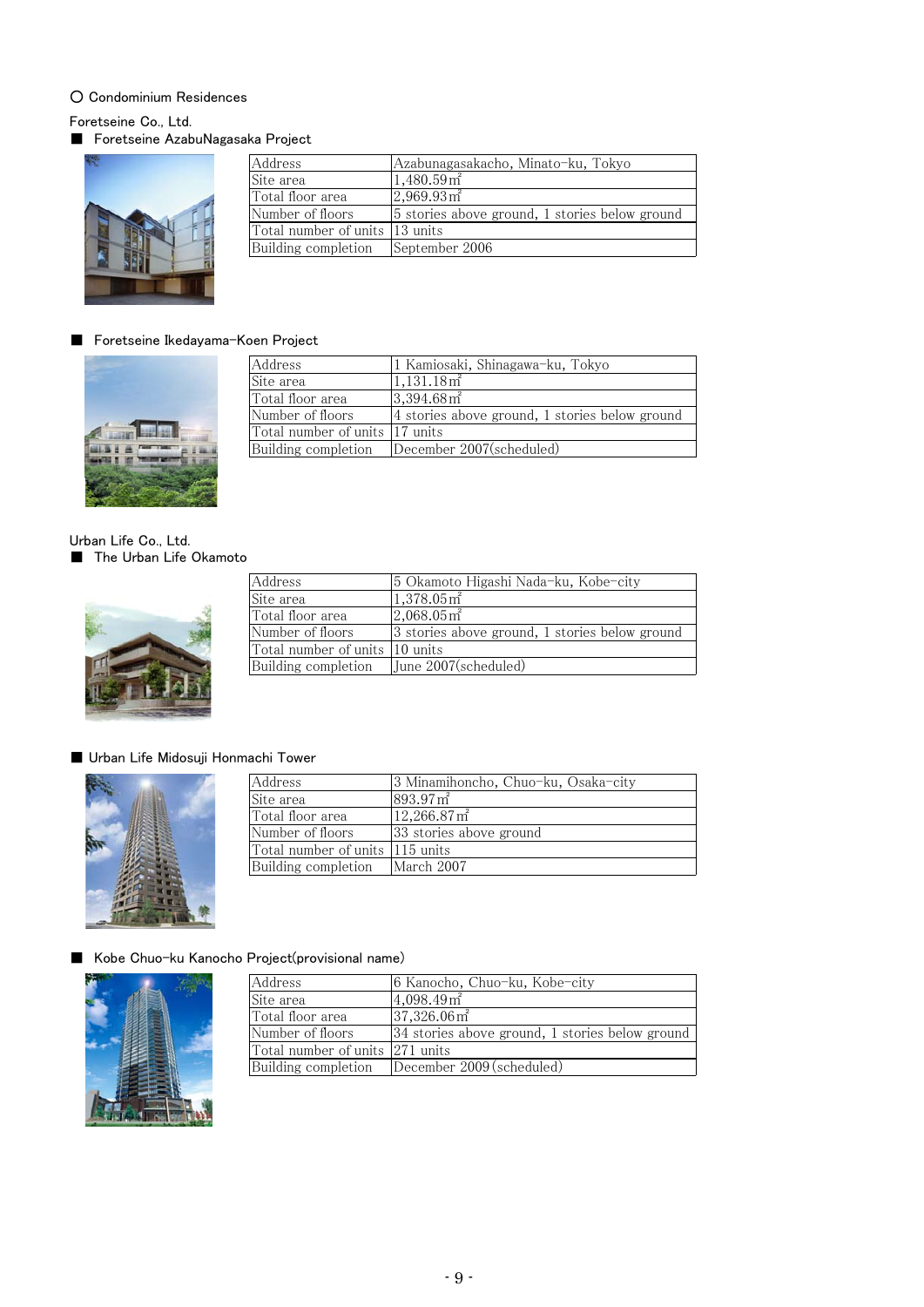# ■The Laforet Hotels and Resorts



| Name of Hotel                    | Address                                        | Guest Room, etc.  |
|----------------------------------|------------------------------------------------|-------------------|
| Laforet Shuzenii                 | Izu-shi, Shizuoka                              | 296 Rooms         |
| Laforet Shuzenji & Country club  |                                                | 18 Holls          |
| Laforet Gora                     | Hakone-machi, Ashigarashimo-gun, Kanagawa      | 34 Rooms          |
| Laforet Ito                      | Ito-shi, Shizuoka                              | 84 Rooms          |
| Laforet Yamanakako               | Yamanakako-mura, Minamitsuru-gun, Yamanashi    | 104 Rooms         |
| Laforet Nasu                     | Nasu-machi, Nasu-gun, Tochigi                  | 120 Rooms         |
| Laforet Shirakawa Golf course    | Izumizaki-mura, Nishi-Shirakawa-gun, Fukushima | 18 Holls 48 Rooms |
| Laforet Zao Resort & Spa         | Zao-machi, Katta-gun, Miyagi                   | 197 Rooms         |
| Laforet Club Hotel Nakakaruizawa | Karuizawa-machi, Kita-Saku-gun, Nagano         | 84 Rooms          |
| Laforet Club Hotel Hakubahappo   | Hakuba-mura, Kita-Azumi-gun, Nagano            | 45 Rooms          |
| Laforet Biwako                   | Moriyama-shi, Shiga                            | 272 Rooms         |
| Laforet Nankishirahama           | Nishi-Muro-gun, Wakayama                       | 182 Rooms         |
| Hotel Laforet Tokyo              | Shinagawa-ku, Tokyo                            | 248 Rooms         |
| Hotel Laforet Shin-Osaka         | Yodogawa-ku, Osaka-shi, Osaka                  | 332 Rooms         |
| Laforet & Matsuo Golf Club       | Matsuo-machi, Sammu-shi, Chiba                 | 18 Holls          |

# ■ Mampei Hotel



# ■ CONRAD TOKYO



# ■ RIHGA ROYAL HOTELS



| Address              | Karuizawa-cho, Kitasaku-gun, Nagano     |
|----------------------|-----------------------------------------|
| Guest Room           | 188 Rooms                               |
| <b>Facilities</b>    | Restaurants, Function Rooms, Shop, etc. |
| <b>Starting Date</b> | <sup>1894</sup>                         |
|                      |                                         |

| Address              | 1 Higashi-shinbashi, Minato-ku Tokyo      |
|----------------------|-------------------------------------------|
| Guest Room           | [290 Rooms (including 68 suites)          |
| Facilities           | Restaurants, Spa, Fitness, Banquet Halls, |
|                      | Wedding Chapel etc.                       |
| <b>Starting Date</b> | 2005                                      |
|                      |                                           |

| RIHGA ROYAL HOTELS          |                                        |            |
|-----------------------------|----------------------------------------|------------|
| Name of Hotel               | Address                                | Guest Room |
| RIHGA ROYAL HOTEL (Osaka)   | Kita-ku, Osaka                         | 974 Rooms  |
| RIHGA ROYAL HOTEL Tokyo     | Shinjuku-ku, Tokyo                     | 127 Rooms  |
| RIHGA ROYAL HOTEL Kyoto     | Shimogyo-ku, Kyoto                     | 494 Rooms  |
| RIHGA ROYAL HOTEL Hiroshima | Naka-ku, Hiroshima                     | 490 Rooms  |
| RIHGA ROYAL HOTEL Kokura    | Kokurakita-ku, kitakyushu-shi, Fukuoka | 295 Rooms  |
| RIHGA ROYAL HOTEL Niihama   | Niihama-shi, Ehime                     | 94 Rooms   |
| RIHGA Grand Hotel           | Kita-ku, Osaka                         | 310 Rooms  |
| RIHGA Nakanoshima Inn       | Nishi-ku, Osaka                        | 340 Rooms  |
| RIHGA ROYAL HOTEL Sakai     | Sakai-shi, Osaka                       | 241 Rooms  |
| Kuroyon Royal Hotel         | Omachi-shi, Nagano                     | 73 Rooms   |
| Associates Hotel            |                                        |            |
| RIHGA Hotel Zest Takamatsu  | Takamatsu-shi, Kagawa                  | 122 Rooms  |

### ■ InterContinetal Yokohama Grand



| <b>Address</b>       | Minato Mirai, Nishi-ku, Yokohama-shi,Kanagawa |
|----------------------|-----------------------------------------------|
| Guest Room           | 1600 Rooms                                    |
| Facilities           | Restaurants, Spa, Fitness, Exthetic Salon     |
|                      | Banquet Halls, Wedding Chapel, etc.           |
| <b>Starting Date</b> | 1991                                          |

## . . . . . . [Latest Hotel Project]



| <b>TOKVO</b> |                                               |  |            | SENDAI IUMIBANUMU PROJEUT : MOTEL DIANS |
|--------------|-----------------------------------------------|--|------------|-----------------------------------------|
| Address      | 8 Marunouchi 1-chome,                         |  | Address    | Ichibancho 1-chome,                     |
|              | Chiyoda-ku, Tokyo                             |  |            | Aoba-ku, Sendai                         |
| Guest Room   | 204 Rooms                                     |  | Facilities | Restaurants, Lounge,                    |
| Facilities   | Restaurants, Spa,                             |  |            | Banquet Hall,                           |
|              | Grand Ball Room,                              |  |            | Wedding Chapel, etc.                    |
|              | Wedding Chapel                                |  |            | Starting Date During fiscal 2010        |
|              | Starting Date the bigining of 2009(scheduled) |  |            |                                         |
|              |                                               |  |            |                                         |

# ■ Shangri-La Hotel Tokyo ■ SENDAI ICHIBANCHO PROJECT : Hotel plans

. *. . . . . . . . . .* . .

| 8 Marunouchi 1-chome,           |  | Address    | Ichibancho 1-chome,              |
|---------------------------------|--|------------|----------------------------------|
| Chiyoda-ku, Tokyo               |  |            | Aoba-ku, Sendai                  |
| 204 Rooms                       |  | Facilities | Restaurants, Lounge,             |
| Restaurants, Spa,               |  |            | Banquet Hall,                    |
| Grand Ball Room,                |  |            | Wedding Chapel, etc.             |
| Wedding Chapel                  |  |            | Starting Date During fiscal 2010 |
| the bigining of 2009(scheduled) |  |            |                                  |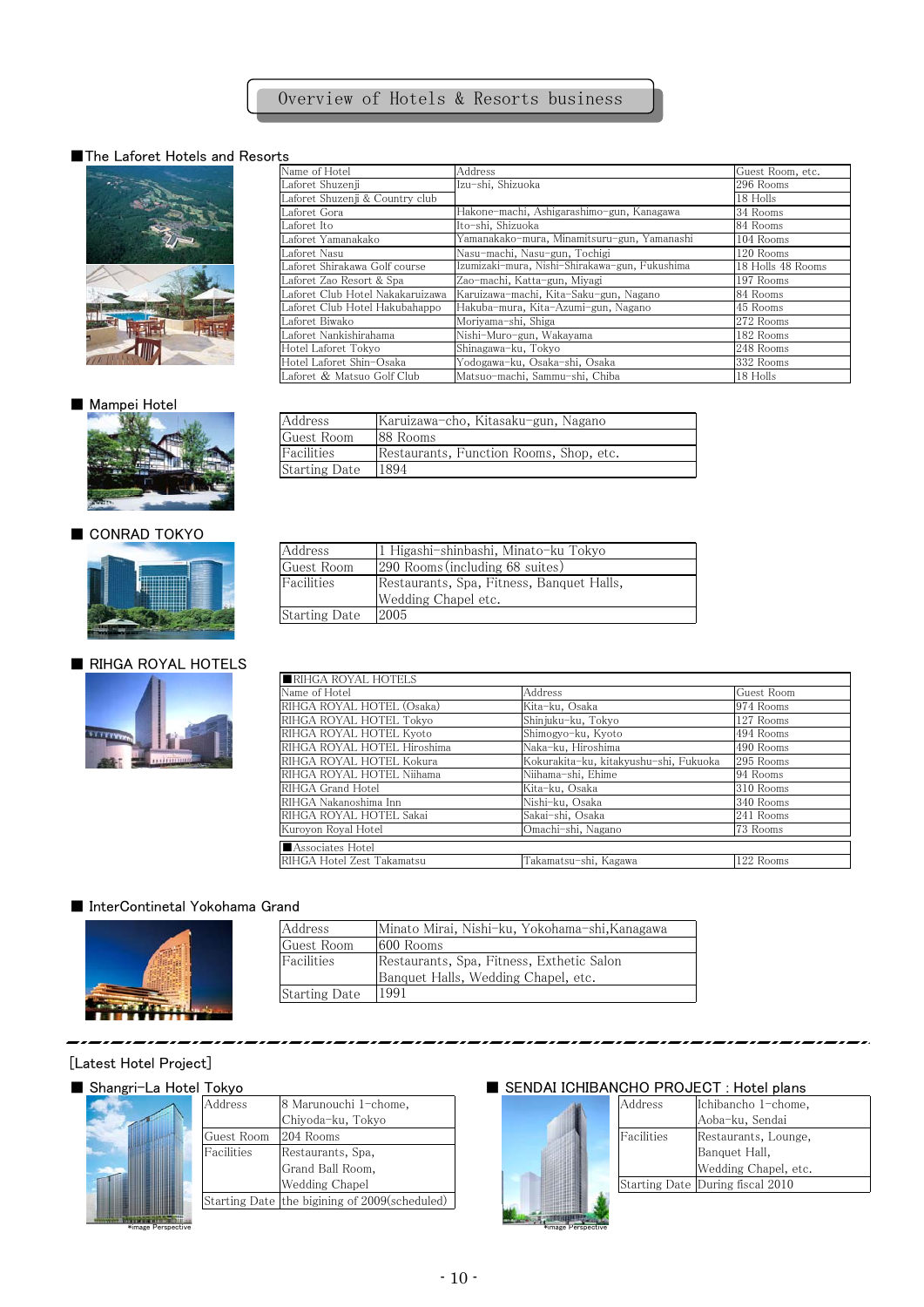# ○MT Labo established

Established as part of the Mori Trust Group's investment business, MT Labo seeks to provide services to all businesses providing broad-ranging value to urban environments. Its carefully selected personnel, offering high levels of specialized financial expertise and practical financial experience, provide a wide range of financial services to businesses and high-income individuals.

| Address     | Akasaka Twin Tower Main Tower, 2F 2-17-22, Akasaka,        |
|-------------|------------------------------------------------------------|
|             | Minato-ku, Tokyo                                           |
| Established | April 3, 2006                                              |
| Capital     | 300 million                                                |
| Chair       | Akira Mori                                                 |
| President   | Masaki Murata                                              |
| Business    | Advisory services on mergers and acquisitions, real-estate |
| $0$ utline  | securitization, management of investment funds, and        |
|             | supporting regional financial institutions in their        |
|             | investment-banking services                                |

# ○Capital and business partnership with Rihga Royal Hotels

Mori Trust has begun a capital and business partnership with Rihga Royal Hotels. The goal of this partnership is to create new business models for the future of the hotel industry, which finds itself in a period of transformation, through cooperation between a comprehensive developer and a hotel company. This partnership will jointly proceed to examine a wide range of operations, including the creation of synergies with Mori Trust Group hotels and urban value through efforts including redevelopment in the Nakanoshima area of Osaka. With the investment business serving as a starting point, this project symbolizes the Mori Trust Group's matrix management structure and multifaceted group management system and promises synergistic effects when combined with the hotel and resort and real estate operations and other members of the Mori Trust Group of companies.

 $\leq$ Background for this capital and business partnership agreement $\geq$ 

| March 31, 2006 | Basic agreement on capital and business partnership concluded                        |  |  |
|----------------|--------------------------------------------------------------------------------------|--|--|
| April 28, 2006 | Capital and business partnership agreement concluded                                 |  |  |
| July 7, 2006   | Mori Trust underwrites Rihga Royal Hotels capital increase through                   |  |  |
|                | third party allocation of shares, becoming the latter's largest                      |  |  |
|                | stockholder                                                                          |  |  |
|                | January 30, 2007 Laforet Club and Rihga Royal Hotels Group announce details of their |  |  |

partnership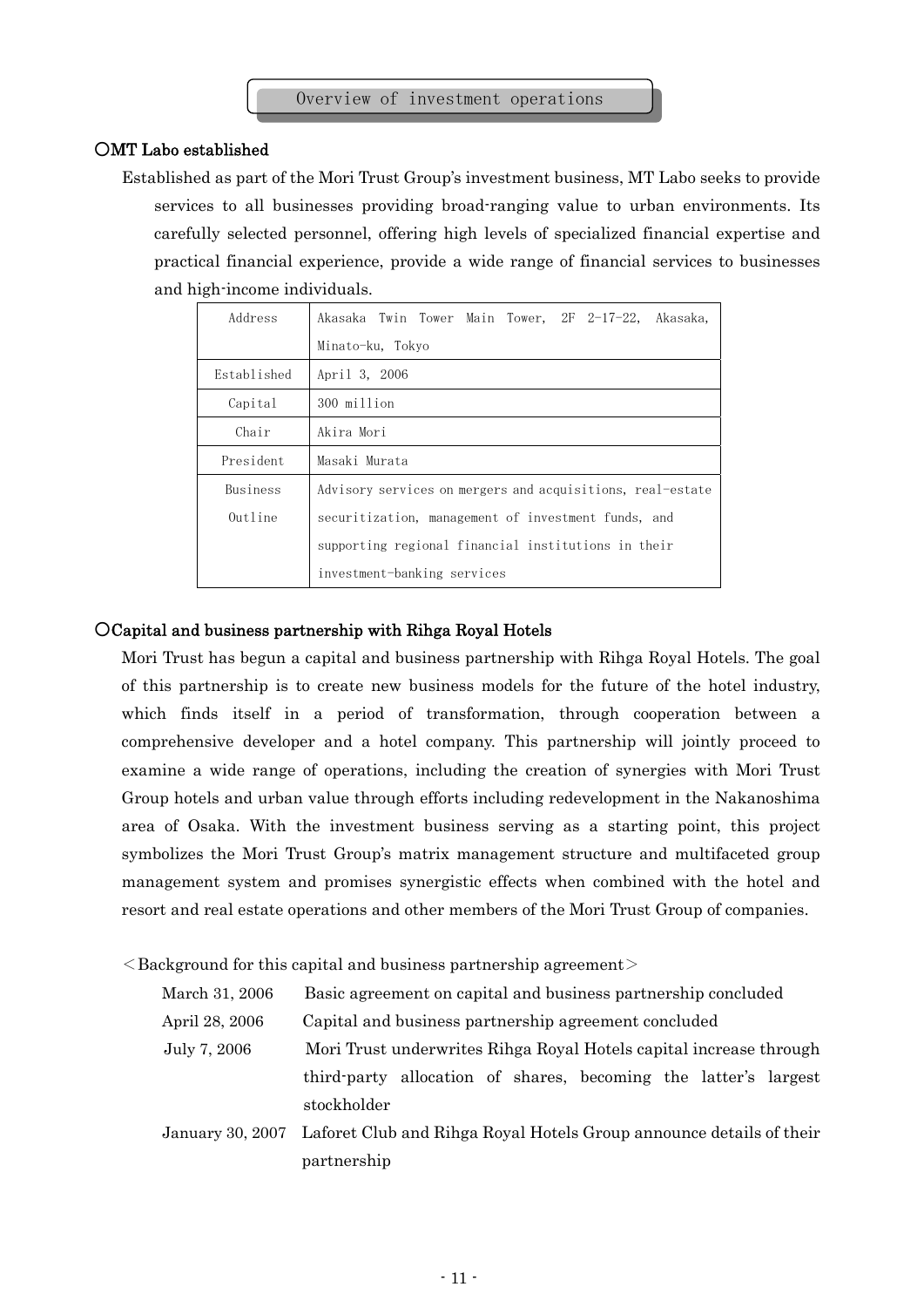# ○Investment in GV-I and GV-II venture-capital funds

As part of its investment business, Mori Trust invests in the GV-I and GV-II venture-capital funds, intended to nurture future industries. Through a partnership with the Global Brain consulting firm, these funds will also provide management consulting services to the companies in which they invest. Three ventures funded by GV-I have already gone public.

|                                  | $GV-I$                                          | $G V-T$       |
|----------------------------------|-------------------------------------------------|---------------|
| Period                           | April 2001 to April 2008   May 2007 to May 2014 |               |
| Amount invested<br>1 billion yen |                                                 | 2 billion yen |
| Managed by:                      | Global Brain Corporation                        |               |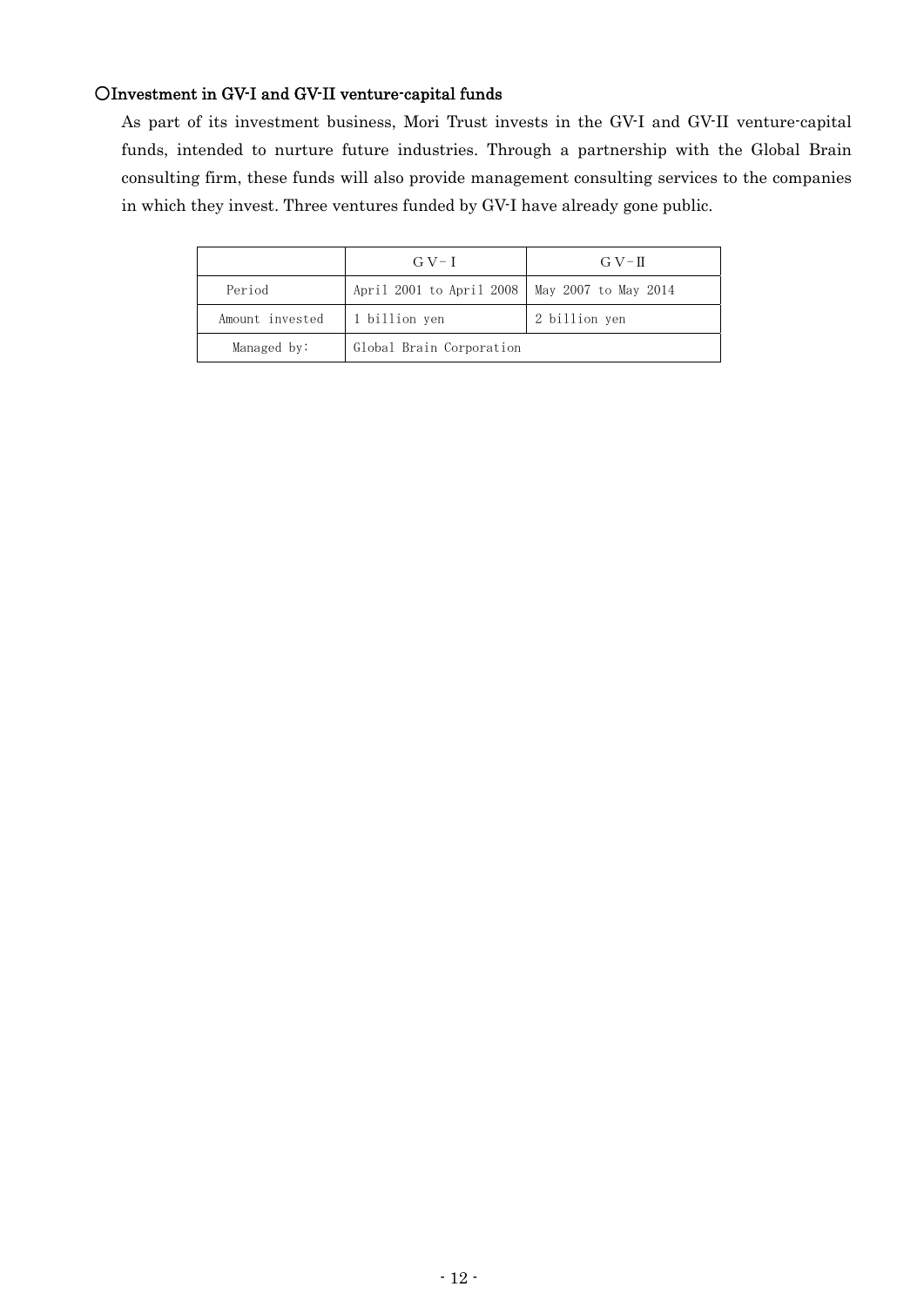Mori Trust Group: Total floor area leased or managed

# ○Leased or managed facilities (as of March 2007)

○Leased buildings: Approx. 1,240,000 ㎡ (51 buildings)

○Hotels: 16 hotels (Approx. 3,025 guest rooms)

(Laforet Clubs in 13 locations, Mampei Hotel, Yokohama Grand

InterContinental Hotel, Conrad Tokyo)

| Total floor area | Approx. 1,520,000 $m^2$ |
|------------------|-------------------------|
|------------------|-------------------------|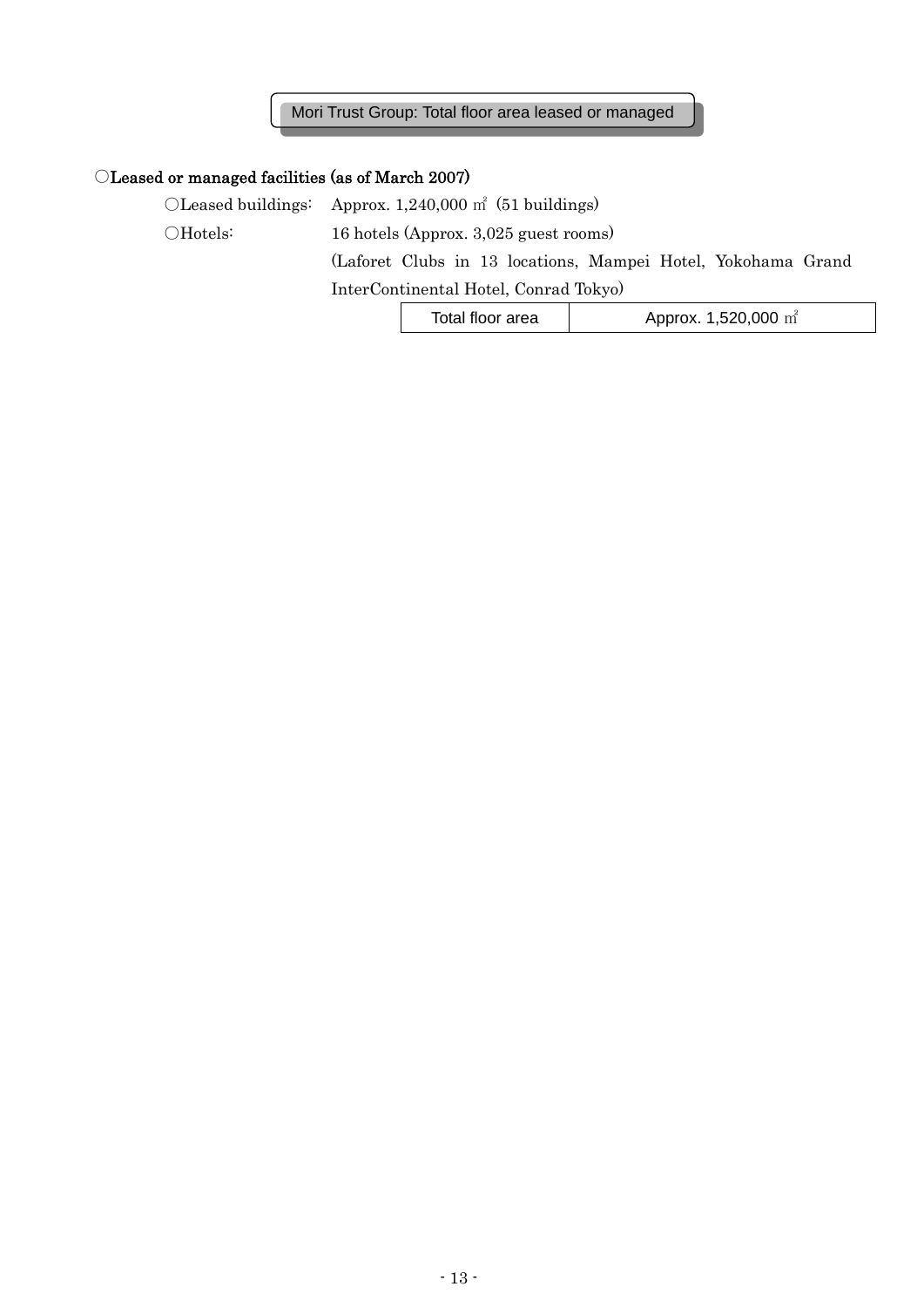### Mori Trust Group: summary of consolidated companies

### Mori Trust Holdings Inc. **Mori Trust Co., Ltd.**

| Location    | Toranomon, Minato-ku, Tokyo                       | Location    | Toranomon, Minato-ku, Tokyc          |
|-------------|---------------------------------------------------|-------------|--------------------------------------|
|             | Representatives Akira Mori, Aiko Negishi          | President   | Akira Mori                           |
| Established | August 1951                                       | Established | June 1970                            |
| Capital     | 1.0 billion yen                                   | Capital     | 10 billion ven                       |
|             | Business sectors • Shareholder in group companies |             | Business sectors • Urban development |
|             |                                                   |             |                                      |

MT Facility Service Co., Ltd. Mori Kanko Trust Co., Ltd. Location Toranomon, Minato-ku, Tokyo Location Toranomon, Minato-ku, Tokyo Chair Akira Mori Chair Akira Mori President Kuniyoshi Murakami President Hiroshi Shimamoto Established April 2002 Established February 1973 Capital 100 million yen Capital 2 billion yen and subcontracting and golf resorts, etc.

| Location        | Toranomon, Minato-ku, Tokvo                                    | Location    | Toranomon, Minato-ku, Tokvo                      |
|-----------------|----------------------------------------------------------------|-------------|--------------------------------------------------|
| Chair           | Yasuharu Sato                                                  | President   | Kazuoki Sone                                     |
| General Manager | Kazuvasu Abe                                                   | Established | October 2004                                     |
| Established     | 1894                                                           | Capital     | 20 million ven                                   |
| Capital         | 502.97 million ven                                             |             | Business sectors • Operation of the Conrad Tokyo |
|                 | Business sectors • Ownership and operation of the Mampei Hotel |             |                                                  |

MT Golf Development Inc. Universal Express Co., Ltd. Location Toranomon, Minato-ku, Tokyo<br>President Hiroshi Shimamoto Hiroshi Shimamoto Established November 2004 Capital 100 million yen Business sectors • Ownership and management of Laforet & B Matsuo Golf Club

| Location    | Toranomon, Minato-ku, Tokvo                                    | Location    | Roppongi, Minato-ku, Tokyo                                          |
|-------------|----------------------------------------------------------------|-------------|---------------------------------------------------------------------|
| President   | Nobuo Konomi                                                   | President   | Nobuo Konomi                                                        |
| Established | August 2001                                                    | Established | November 1979                                                       |
| Capital     | 550 million ven                                                | Capital     | 10 million ven                                                      |
|             | Business sectors  • Urban residential planning and development |             | Business sectors • Leasing management and operations of real estate |

Location Minamisenba, Chuo-ku, Osaka-shi, Osaka Location Minamisenba, Chuo-ku, Osaka-shi, Osaka President Yoshio Ko President Kenkichi Takatsu Established July 1970 Established July 1982 Capital 3 billion yen

### LIZ INVETSTMENT Co., Ltd. and the control of the MT Labo Co., Ltd.

| Location         | Marunouchi, Chiyoda-ku, Tokyo                   | Location    | Akasaka, Minato-ku, Tokvo |
|------------------|-------------------------------------------------|-------------|---------------------------|
| Representative   | Shinji Arakawa                                  | Chair       | Akira Mori                |
| Established      | July 2005                                       | President   | Masaki Murata             |
| Capital          | 3 million ven                                   | Established | April 2006                |
| Business sectors | • Ownership and leasing of commercial buildings | Capital     | 300 million ven           |

| Location    | Toranomon, Minato-ku, Tokvo                                        | Location    | Toranomon, Minato-ku, Tokvo                       |
|-------------|--------------------------------------------------------------------|-------------|---------------------------------------------------|
| President   | Hirokazu Takahashi                                                 | Chair       | Akira Mori                                        |
| Established | October 1945                                                       | Established | May 1986                                          |
| Capital     | Approx. 1.072 billion ven                                          | Capital     | 150 million ven                                   |
|             | Business sectors • Manufacture and sale of exterior products, etc. |             | Business sectors • Building operations/management |

| Location         | Toranomon, Minato-ku, Tokyo                  | Location    | Toranomon, Minato-ku, Tokvo                           |
|------------------|----------------------------------------------|-------------|-------------------------------------------------------|
| President        | Satoshi Horino                               | President   | Akira Mori                                            |
| Established      | February 2000                                | Established | November 1989                                         |
| Capital          | 400 million ven                              | Capital     | 300 million ven                                       |
| Business sectors | • Operation of real estate investment trusts |             | Business sectors • Local heating and cooling services |

| Ohno Kogyo Co.,  | Ltd.                                               | Azmax Corp. |                                                             |
|------------------|----------------------------------------------------|-------------|-------------------------------------------------------------|
| Location         | Kyobashi, Chuo-ku, Tokyo                           | Location    | Kyobashi, Chuo-ku, Tokyo                                    |
| Chair            | Akira Mori                                         | President   | Michinobu Mizobe                                            |
| Established      | August, 1937                                       | Established | August, 1947                                                |
| Capital          | 50 million ven                                     | Capital     | 499 million ven                                             |
| Business sectors | • Leasing management and operation of real estate, |             | Business sectors .Manufacturing and sales of steel products |
|                  | and steel operation                                |             |                                                             |

| ocation         | Toranomon, Minato-ku, Tokyo |                               |  |
|-----------------|-----------------------------|-------------------------------|--|
| resident        | Akira Mori                  |                               |  |
| stablished      | June 1970                   |                               |  |
| apital          | 10 billion ven              |                               |  |
| usiness sectors | • Urban development         |                               |  |
|                 |                             | • Property ownership, leasing |  |
|                 |                             |                               |  |

Business sectors • Buillion yen<br>• Agents for building owners • Business sectors • Managing the Laforet Club members-only hotels and<br>• Building operation management, design, the properties under contract, managing hotels • other properties under contract, managing hotels

# Mampei Hotel<br> **MT&Hilton Hotel Co.**, Ltd.<br> **MT&Hilton Hotel Co.**, Ltd.

| Location    | Toranomon, Minato-ku, Tokvo                      |
|-------------|--------------------------------------------------|
| President   | Kazuoki Sone                                     |
| Established | October 2004                                     |
| Capital     | 20 million ven                                   |
|             | Business sectors  •Oneration of the Conrad Tokyo |

| ocation     | Nihonbashihoncho, Chuo-ku, Tokvo                   |  |
|-------------|----------------------------------------------------|--|
| resident.   | Yoshinobu Ikeda                                    |  |
| istablished | May 1970                                           |  |
| Capital     | 55 million ven                                     |  |
|             | Business sectors  •Sales and planning for domestic |  |
|             | and overseas organized travel                      |  |

### Foretseine Co., Ltd **Toyo Housing Management Inc.**

| ation    | Roppongi, Minato-ku, Tokyo                                   |  |
|----------|--------------------------------------------------------------|--|
| sident   | Nobuo Konomi                                                 |  |
| ablished | November 1979                                                |  |
| ital     | 10 million ven                                               |  |
|          | iness sectors • Leasing management and operations of real es |  |
|          |                                                              |  |

# Urban Life Co., Ltd. Urban Life Jyutakuhanbai Co., Ltd.

| Location         | Minamisenba, Chuo-ku, Osaka-shi, Osaka              | Location    | Minamisenba, Chuo-ku, Osaka-shi, Osaka                              |
|------------------|-----------------------------------------------------|-------------|---------------------------------------------------------------------|
| President        | Yoshio Ko                                           | President   | Kenkichi Takatsu                                                    |
| Established      | Tuly 1970                                           | Established | July 1982                                                           |
| Capital          | 3 billion ven                                       | Capital     | 300 million ven                                                     |
| Business sectors | . Development, planning, and sales of condominiums, |             | Business sectors • Planning and sales of condominiums, brokerage of |
|                  | office buildings and stores                         |             | dealing, leasing and operations of real estate                      |

| Location    | Akasaka, Minato-ku, Tokyo                      |  |  |  |
|-------------|------------------------------------------------|--|--|--|
| Chair       | Akira Mori                                     |  |  |  |
| President   | Masaki Murata                                  |  |  |  |
| Established | April 2006                                     |  |  |  |
| Capital     | 300 million ven                                |  |  |  |
|             | Business sectors  •Investment banking services |  |  |  |

### MT Genex Corp. Nippon Intelligent-Building Systems Corporation

| ocation         | Toranomon, Minato-ku, Tokyo  |
|-----------------|------------------------------|
| nair            | Akira Mori                   |
| stablished      | May 1986                     |
| apital          | 150 million ven              |
| usiness sectors | • Building operations/manage |
|                 | • General consulting         |

### Mori Trust Asset Management Co., Ltd. Shiroyama Heating & Cooling Supply Co., Ltd.

| ocation     | Toranomon, Minato-ku, Tokvo                           |
|-------------|-------------------------------------------------------|
| President   | Akira Mori                                            |
| istablished | November 1989                                         |
| Capital     | 300 million ven                                       |
|             | Business sectors  •Local heating and cooling services |
|             | in the Shiroyama garden and surrounding district      |

| ocation     | Kvobashi, Chuo-ku, Tokvo                                     |
|-------------|--------------------------------------------------------------|
| resident.   | Michinobu Mizobe                                             |
| stablished: | August, 1947                                                 |
| Capital     | 499 million ven                                              |
|             | Susiness sectors • Manufacturing and sales of steel products |